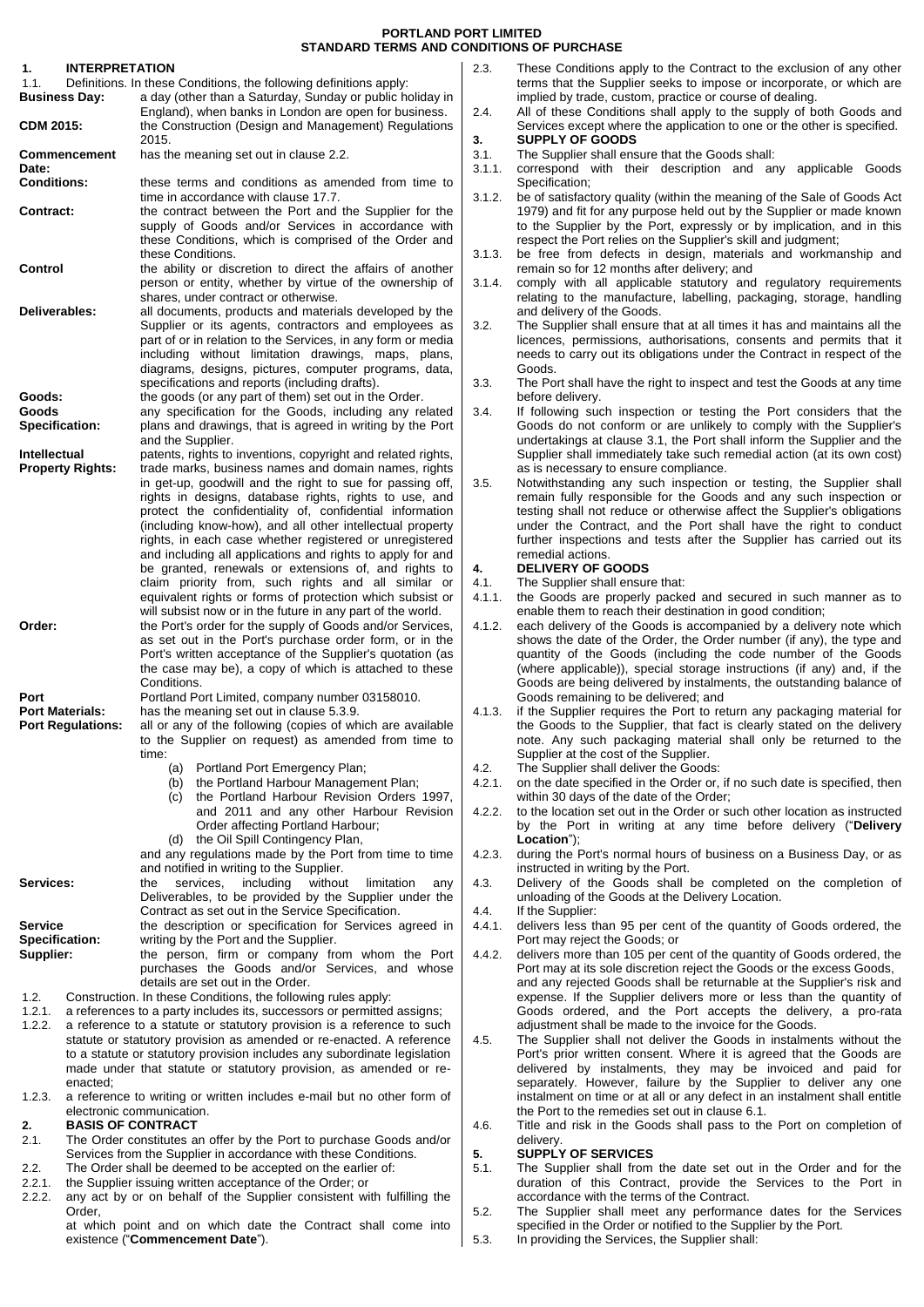- 5.3.1. co-operate with the Port in all matters relating to the Services, and comply with all instructions of the Port;
- 5.3.2. perform the Services with the best care, skill and diligence in accordance with best practice in the Supplier's industry, profession or trade;
- 5.3.3. use personnel who are suitably skilled and experienced to perform tasks assigned to them, and in sufficient number to ensure that the Supplier's obligations are fulfilled in accordance with this Contract;
- 5.3.4. ensure that the Services and Deliverables will conform with all descriptions and specifications set out in the Service Specification, and that the Deliverables shall be fit for any purpose expressly or impliedly made known to the Supplier by the Port;
- 5.3.5. provide all equipment, tools and vehicles and such other items as are required to provide the Services;
- 5.3.6. use the best quality goods, materials, standards and techniques, and ensure that the Deliverables, and all goods and materials supplied and used in the Services or transferred to the Port, will be free from defects in workmanship, installation and design;
- 5.3.7. obtain and at all times maintain all necessary licences and consents, and comply with all applicable laws and regulations;
- <span id="page-1-3"></span>5.3.8. observe and at all time comply with (and procure that all of its personnel, staff, workers and subcontractors involved in performing the Services in whole or in part observe and at all times comply with):
- a. all health and safety rules and regulations and any other security requirements that apply at any of the Port's premises (including but not limited to the Port Regulations);
- b. if applicable, CDM 2015;
- <span id="page-1-0"></span>5.3.9. report any accident or injury arising in connection with the Services, to the Port;
- 5.3.10. at its own cost, dispose of all waste and rubbish arising out of the performance of the Services, in a safe and proper manner using methods of disposal approved by the Port;
- 5.3.11. hold all materials, equipment and tools, drawings, specifications and data supplied by the Port to the Supplier ("**Port Materials**") in safe custody at its own risk, maintain the Port Materials in good condition until returned to the Port, and not dispose or use the Port Materials other than in accordance with the Port's written instructions or authorisation;
- 5.3.12. not do or omit to do anything which may cause the Port to lose any licence, authority, consent or permission upon which it relies for the purposes of conducting its business, and the Supplier acknowledges that the Port may rely or act on the Services.

# **6. THE PORT'S REMEDIES**

- <span id="page-1-1"></span>6.1. If the Supplier fails to deliver the Goods and/or perform the Services by the applicable date, the Port shall, without limiting its other rights or remedies, have one or more of the following rights:
- 6.1.1. to terminate the Contract with immediate effect by giving written notice to the Supplier;
- 6.1.2. to refuse to accept any subsequent performance of the Services and/or delivery of the Goods which the Supplier attempts to make;
- 6.1.3. to recover from the Supplier any costs incurred by the Port in obtaining substitute goods and/or services from a third party;
- 6.1.4. where the Port has paid in advance for Services that have not been provided by the Supplier and/or Goods which have not been delivered by the Supplier, to have such sums refunded by the Supplier on demand; and
- 6.1.5. to claim damages for any additional costs, loss or expenses incurred by the Port which are in any way attributable to the Supplier's failure to meet such dates.
- <span id="page-1-2"></span>6.2. [If the Goods are not delivered by the applicable date, the Port may, at its option, claim or deduct 1% per cent of the price of the Goods for each week's delay in delivery by way of liquidated damages, up to a maximum of 15% per cent of the total price of the Goods. If the Port exercises its rights under this clause [6.2](#page-1-2) it shall not be entitled to any of the remedies set out in clause [6.1](#page-1-1) in respect of the Goods' late delivery.]
- 6.3. If the Supplier has delivered Goods that do not comply with the undertakings set out in clause [3.1,](#page-0-1) then, without limiting its other rights or remedies, the Port shall have one or more of the following rights, whether or not it has accepted the Goods:
- 6.3.1. to reject the Goods (in whole or in part) whether or not title has passed and to return them to the Supplier at the Supplier's own risk and expense;
- 6.3.2. to terminate the Contract with immediate effect by giving written notice to the Supplier;
- 6.3.3. to require the Supplier to repair or replace the rejected Goods, or to provide a full refund of the price of the rejected Goods (if paid);
- 6.3.4. to refuse to accept any subsequent delivery of the Goods which the Supplier attempts to make:
- 6.3.5. to recover from the Supplier any expenditure incurred by the Port in obtaining substitute goods from a third party; and
- 6.3.6. to claim damages for any additional costs, loss or expenses incurred by the Port arising from the Supplier's failure to supply Goods in accordance with clause [3.1.](#page-0-1)
- 6.4. These Conditions shall extend to any substituted or remedial services and/or repaired or replacement goods supplied by the Supplier.
- 6.5. The Port's rights under this Contract are in addition to its rights and remedies implied by statute and common law.
- **7. THE PORT'S OBLIGATIONS AND SECURITY**
- 7.1. The Port shall:
- 7.1.1. subject to clause [5.3.8,](#page-1-3) provide the Supplier with reasonable access at reasonable times to the Port's premises for the purpose of providing the Services. For the avoidance of doubt, the Port may exclude all or any of the Supplier's personnel, staff, workers and/or subcontractors from the Port's premises at any time if, in Port's reasonable opinion, permitting access to such persons may create any risk to the security of the Port's premises; and
- 7.1.2. provide such information as the Supplier may reasonably request for the provision of the Services and the Port considers reasonably necessary for the purpose of providing the Services. **8. CHARGES AND PAYMENT**
- 
- 8.1. The price for the Goods:
- 8.1.1. shall be the price set out in the Order, or if no price is quoted, the price set out in the Supplier's published price list in force at the Commencement Date; and
- 8.1.2. shall be inclusive of the costs of packaging, insurance and carriage of the Goods, unless otherwise agreed in writing by the Port. No extra charges shall be effective unless agreed in writing and signed by the Port.
- 8.2. The charges for the Services shall be set out in the Order, and shall be the full and exclusive remuneration of the Supplier in respect of the performance of the Services. Unless otherwise agreed in writing by the Port, the charges shall include every cost and expense of the Supplier directly or indirectly incurred in connection with the performance of the Services.
- 8.3. In respect of Goods, the Supplier shall invoice the Port on or at any time after completion of delivery. In respect of Services, the Supplier shall invoice the Port on completion of the Services. Each invoice shall include such supporting information required by the Port to verify the accuracy of the invoice, including but not limited to the relevant purchase order number.
- 8.4. In consideration of the supply of Goods and/or Services by the Supplier, the Port shall pay the invoiced amounts within 45 days of the date of a correctly rendered invoice to a bank account nominated in writing by the Supplier.
- 8.5. All amounts payable by the Port under the Contract are exclusive of amounts in respect of valued added tax chargeable from time to time ("**VAT**"). Where any taxable supply for VAT purposes is made under the Contract by the Supplier to the Port, the Port shall, on receipt of a valid VAT invoice from the Supplier, pay to the Supplier such additional amounts in respect of VAT as are chargeable on the supply of the Goods and/or Services at the same time as payment is due for the supply of the Goods and/or Services.
- 8.6. If a party fails to make any payment due to the other party under the Contract by the due date for payment, then the defaulting party shall pay interest on the overdue amount at the rate of 4% per annum above Barclays Bank Plc's base rate from time to time. Such interest shall accrue on a daily basis from the due date until the date of actual payment of the overdue amount, whether before or after judgment. The defaulting party shall pay the interest together with the overdue amount. This clause shall not apply to payments that the defaulting party disputes in good faith.
- 8.7. The Supplier shall maintain complete and accurate records of the time spent and materials used by the Supplier in providing the Services, and the Supplier shall allow the Port to inspect such records at all reasonable times on request.
- 8.8. The Port may at any time, without limiting any of its other rights or remedies, set off any liability of the Supplier to the Port against any liability of the Port to the Supplier, whether either liability is present or future, liquidated or unliquidated, and whether or not either liability arises under the Contract.

# **9. INTELLECTUAL PROPERTY RIGHTS**

- 9.1. In respect of the Goods and any goods that are transferred to the Port as part of the Services under this Contract, including without limitation the Deliverables or any part of them, the Supplier warrants that it has full clear and unencumbered title to all such items, and that at the date of delivery of such items to the Port, it will have full and unrestricted rights to sell and transfer all such items to the Port.
- <span id="page-1-4"></span>9.2. The Supplier assigns to the Port, with full title guarantee and free from all third party rights, all Intellectual Property Rights in the products of the Services, including for the avoidance of doubt the Deliverables.
- 9.3. The Supplier shall obtain waivers of all moral rights in the products, including for the avoidance of doubt the Deliverables, of the Services to which any individual is now or may be at any future time entitled under Chapter IV of Part I of the Copyright Designs and Patents Act 1988 or any similar provisions of law in any jurisdiction.
- 9.4. The Supplier shall, promptly at the Port's request, do (or procure to be done) all such further acts and things and the execution of all such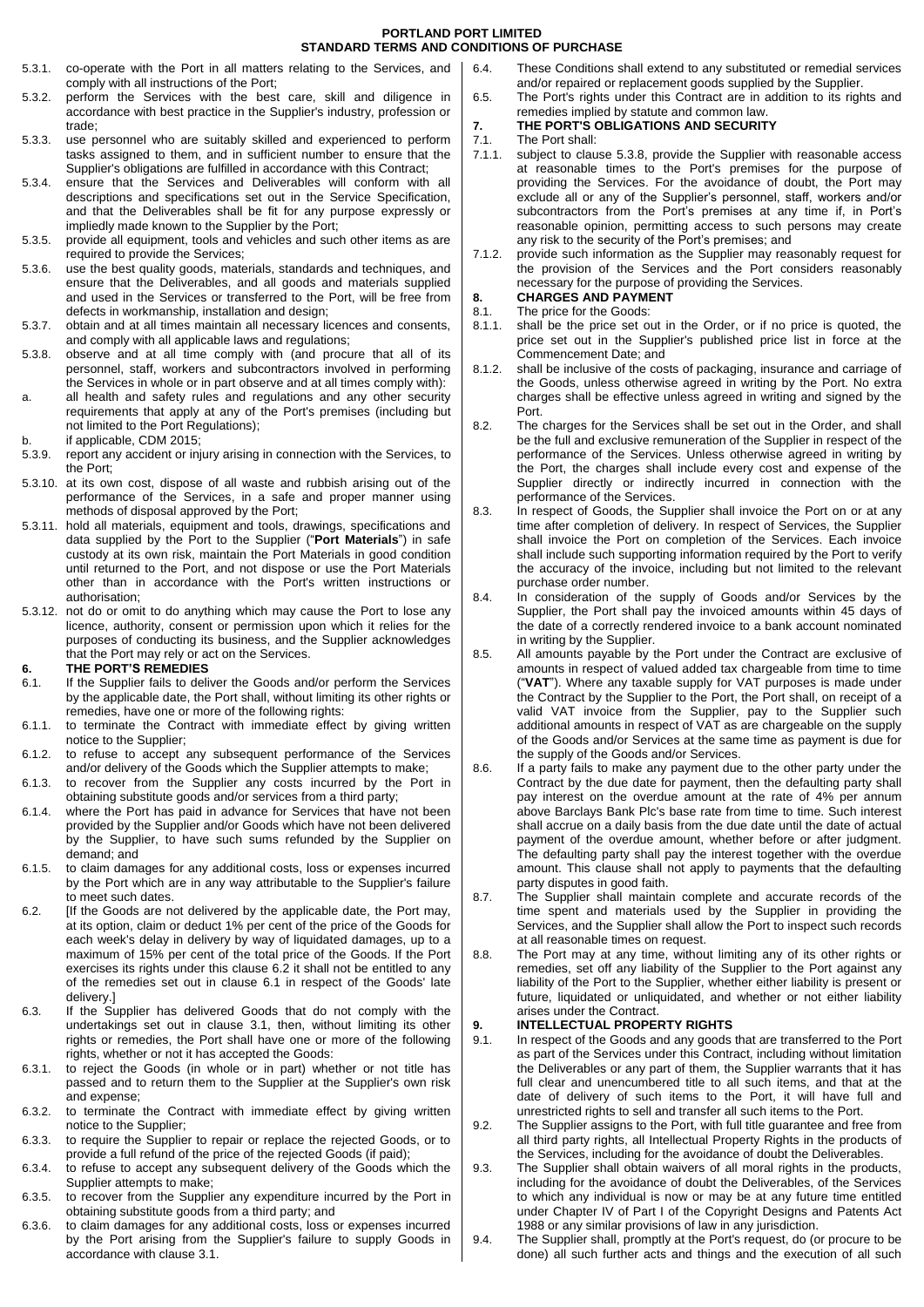other documents as the Port may from time to time require for the purpose of securing for the Port the full benefit of the Contract, including all right, title and interest in and to the Intellectual Property Rights assigned to the Port in accordance with claus[e 9.2.](#page-1-4)

9.5. All Port Materials are the exclusive property of the Port.

# <span id="page-2-0"></span>**10. INDEMNITY**

- The Supplier shall keep the Port indemnified against all liabilities, costs, expenses, damages and losses (including but not limited to any direct, indirect or consequential losses, loss of profit, loss of reputation and all interest, penalties and legal costs (calculated on a full indemnity basis) and all other professional costs and expenses) suffered incurred by the Port as a result of or in connection with:
- 10.2. any claim made against the Port for actual or alleged infringement of a third party's intellectual property rights arising out of, or in connection with, the manufacture, supply or use of the Goods, or receipt, use or supply of the Services, to the extent that the claim is attributable to the acts or omissions of the Supplier, its employees, agents or subcontractors;
- 10.3. any claim made against the Port by a third party for death, personal injury or damage to property arising out of, or in connection with, defects in Goods, to the extent that the defects in the Goods are attributable to the acts or omissions of the Supplier, its employees, agents or subcontractors; and
- 10.3.1. any claim made against the Port by a third party arising out of or in connection with the supply of the Goods or the Services, to the extent that such claim arises out of the breach, negligent performance or failure or delay in performance of the Contract by the Supplier, its employees, agents or subcontractors.
- 10.4. If a payment due from the Supplier under this clause is subject to tax (whether by way of direct assessment or withholding at its source), the Port shall be entitled to receive from the Supplier such amounts as shall ensure that the net receipt, after tax, to the Port in respect of the payment is the same as it would have been were the payment not subject to tax.
- 10.5. This claus[e 10](#page-2-0) shall survive termination of the Contract.

# <span id="page-2-2"></span>**11. INSURANCE**

- <span id="page-2-3"></span>11.1. The Supplier shall insure against its full liability under the Contract and maintain all statutory required insurance policies, including but not limited to public liability insurance, employer's liability insurance (subject to the provisions of clause [11.2](#page-2-1) below) and motor insurance (if applicable).
- <span id="page-2-1"></span>11.2. Public liability and employer's liability insurance cover shall for not less than £5,000,000 or, if greater, the minimum sums specified in the Service Specification in respect of any one incident and the number of incidents covered shall be unlimited.
- 11.3. The Supplier shall be responsible for maintaining such other insurance policies in connection with the provision of the Goods and/or the Services as may be appropriate or as the Port may require from time to time, and shall provide the Port with evidence of such insurance on request.
- 11.4. The Supplier shall upon request by the Port produce to the Port satisfactory documentary evidence that the insurance required under this claus[e 11](#page-2-2) is properly maintained.
- 11.5. If the Supplier fails to insure in accordance with this clause [11,](#page-2-2) the Port may itself affect such insurance and may charge the cost of so doing together with an administrative charge of 5% to the Supplier.
- 11.6. During the term of the Contract the Supplier shall maintain in force, with a reputable insurance company, professional indemnity insurance in an amount not less than £5,000,000 and shall, on the Port request, produce both the insurance certificate giving details of cover and the receipt for the current year's premium.
- 11.7. The Supplier shall give immediate notice to the Port in the event of any accident or damage likely to form the subject of a claim under the Port's insurance and shall give all information and assistance in respect thereof that the Port's insurers may require and shall not negotiate pay settle admit or repudiate any claim without their written consent and shall permit the insurers to take proceedings in the name of the contractor to recover compensation or secure an indemnity from any third party in respect of any of the matters covered by the said insurance.

# **12. COMPLIANCE WITH RELEVANT REQUIREMENTS**

## 12.1. The Supplier shall:

- 12.1.1. comply with all applicable laws, statutes, regulations relating to antibribery and anti-corruption including but not limited to the Bribery Act 2010 ("**Relevant Requirements**");
- 12.1.2. have and shall maintain in place throughout the term of this agreement its own policies and procedures, including but not limited to adequate procedures under the Bribery Act 2010, to ensure compliance with the Relevant Requirements, and will enforce them where appropriate;
- 12.1.3. promptly report to the Port any request or demand for any undue financial or other advantage of any kind received by the Supplier in connection with the performance of the Contract;
- 12.1.4. on demand, certify to the Port in writing signed by an officer of the Supplier, compliance with this clause [11.1](#page-2-3) by the Supplier and all persons associated with it under clause [12.2.](#page-2-4) The Supplier shall provide such supporting evidence of compliance as the Port may reasonably request.
- <span id="page-2-4"></span>12.2. The Supplier shall ensure that any person associated with the Supplier who is performing services or providing goods in connection with the Contract does so only on the basis of a written contract which imposes on and secures from such person terms equivalent to those imposed on the Supplier in this clause [11.1.](#page-2-3) The Supplier shall be responsible for the observance and performance by such persons of the Relevant Requirements, and shall be directly liable to the Port for any breach by such persons of any of the Relevant Requirements.
- 12.3. Breach of this clause [11.1](#page-2-3) shall be deemed a material breach under claus[e 14.3.1.](#page-2-5)
- 12.4. For the purpose of this clause [11.1,](#page-2-3) the meaning of adequate procedures and foreign public official and whether a person is associated with another person shall be determined in accordance with section 7(2) of the Bribery Act 2010 (and any guidance issued under section 9 of that Act), sections 6(5) and 6(6) of that Act and section 8 of that Act respectively. For the purposes of this claus[e 11.1](#page-2-3) a person associated with the Supplier includes but is not limited to any subcontractor of the Supplier.

## <span id="page-2-6"></span>**13. CONFIDENTIALITY**

- 13.1. A party (receiving party) shall keep in strict confidence all technical or commercial know-how, specifications, inventions, processes or initiatives which are of a confidential nature and have been disclosed to the receiving party by the other party (disclosing party), its employees, agents or subcontractors, and any other confidential information concerning the disclosing party's business, its products and services which the receiving party may obtain. The receiving party shall only disclose such confidential information to those of its employees, agents and subcontractors who need to know it for the purpose of discharging the receiving party's obligations under the Contract, and shall ensure that such employees, agents and subcontractors comply with the obligations set out in this clause as though they were a party to the Contract and shall at all times be responsible for the actions and/or omissions of such persons as if such actions and/or omissions were its own. The receiving party may also disclose such of the disclosing party's confidential information as is required to be disclosed by law, any governmental or regulatory authority or by a court of competent jurisdiction.
- 13.2. This clause [13](#page-2-6) shall survive termination of the Contract.
- **14. TERMINATION**
- 14.1. Without limiting its other rights or remedies, the Port may terminate the Contract:
- 14.1.1. in respect of the supply of Services, by giving the Supplier one month's written notice; and
- 14.1.2. in respect of the supply of Goods, in whole or in part at any time before delivery with immediate effect by giving written notice to the Supplier, whereupon the Supplier shall discontinue all work on the Contract. The Port shall pay the Supplier fair and reasonable compensation for any work in progress on the Goods at the time of termination, but such compensation shall not include loss of anticipated profits or any consequential loss.
- 14.2. In any of the circumstances in these Conditions in which a party may terminate the Contract, where both Goods and Services are supplied, that party may terminate the Contract in respect of the Goods, or in respect of the Services, and the Contract shall continue in respect of the remaining supply.
- 14.3. Without limiting its other rights or remedies, the Port may terminate the Contract with immediate effect by giving written notice to the Supplier if:
- <span id="page-2-5"></span>14.3.1. the Supplier commits a material breach of the terms of the Contract and (if such a breach is remediable) fails to remedy that breach within 10 days of receipt of notice in writing to do so;
- 14.3.2. the Supplier repeatedly breaches any of the terms of the Contract in such a manner as to reasonably justify the opinion that its conduct is inconsistent with it having the intention or ability to give effect to the terms of the Contract;
- <span id="page-2-7"></span>14.3.3. the Supplier suspends, or threatens to suspend, payment of its debts or is unable to pay its debts as they fall due or admits inability to pay its debts or (being a company or limited liability partnership) is deemed unable to pay its debts within the meaning of section 123 of the Insolvency Act 1986 or (being an individual) is deemed either unable to pay its debts or as having no reasonable prospect of so doing, in either case, within the meaning of section 268 of the Insolvency Act 1986 or (being a partnership) has any partner to whom any of the foregoing apply;
- 14.3.4. the Supplier commences negotiations with all or any class of its creditors with a view to rescheduling any of its debts, or makes a proposal for or enters into any compromise or arrangement with its creditors;